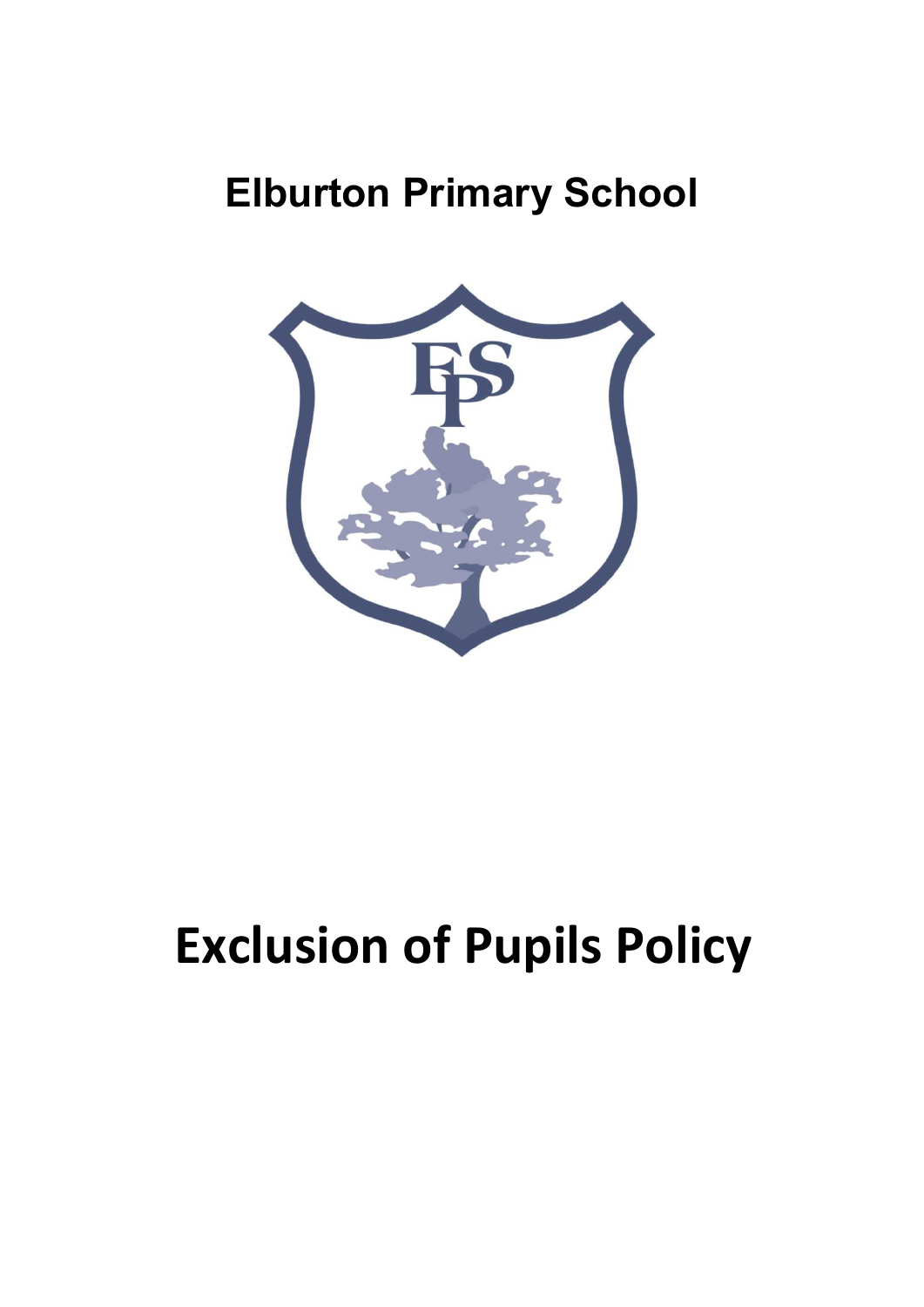# **Flow chart of Good Practice**

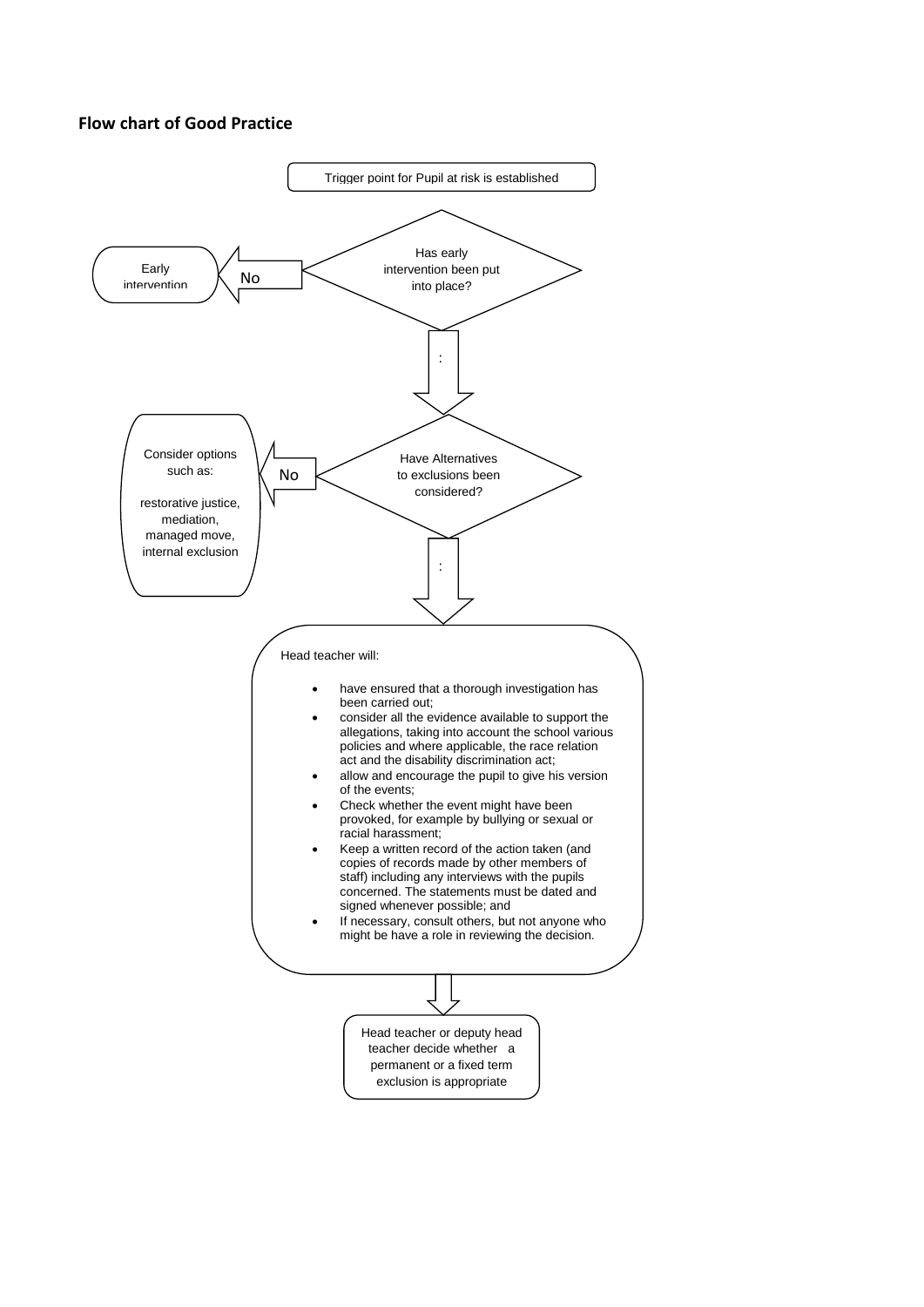# **Rationale**

This policy deals with the policy and practice which informs the School's use of exclusion. It is underpinned by the shared commitment of all members of the school community to achieve two important aims:

1. The first is to ensure the safety and well-being of all members of the school community, and to maintain an appropriate education environment in which all can learn and succeed;

2. The second is to realise the aim of reducing the need to use exclusion as a sanction.

## **Introduction**

The decision to exclude a pupil will be taken in the following circumstances:-

(a) In response to a serious breach of the School's Pupil Discipline Policy

(b) If allowing the pupil to remain in school would seriously harm the education or welfare of the pupil or others in the school.

Exclusion is an extreme sanction and is only administered by the Headteacher. Exclusion, whether fixed term or permanent may be used for any of the following, all of which constitute examples of unacceptable conduct, and are infringements of the School's Pupil Discipline Policy:

- Verbal abuse to staff and others
- Verbal abuse to pupils
- Physical abuse to/attack on staff
- Physical abuse to/attack on pupils
- Indecent behaviour
- Damage to property
- Misuse of illegal drugs
- Misuse of other substances
- **a** Theft
- Serious actual or threatened violence against another pupil or a member of staff
- Sexual abuse or assault
- Supplying an illegal drug
- Carrying an offensive weapon
- Arson

 Unacceptable behaviour which has previously been reported and for which school sanctions and other interventions have not been successful in modifying the pupil's behaviour.

This is not an exhaustive list and there may be other situations where the Headteacher makes the judgement that exclusion is an appropriate sanction.

#### **Exclusion procedure**

Most exclusions are of a fixed term nature and are of short duration (usually between one and three days).

The DfE regulations allow the Headteacher to exclude a pupil for one or more fixed periods not exceeding 45 school days in any one school year.

The Governors have established arrangements to review promptly all permanent exclusions from the School and all fixed term exclusions that would lead to a pupil being excluded for over 15 days in a school term or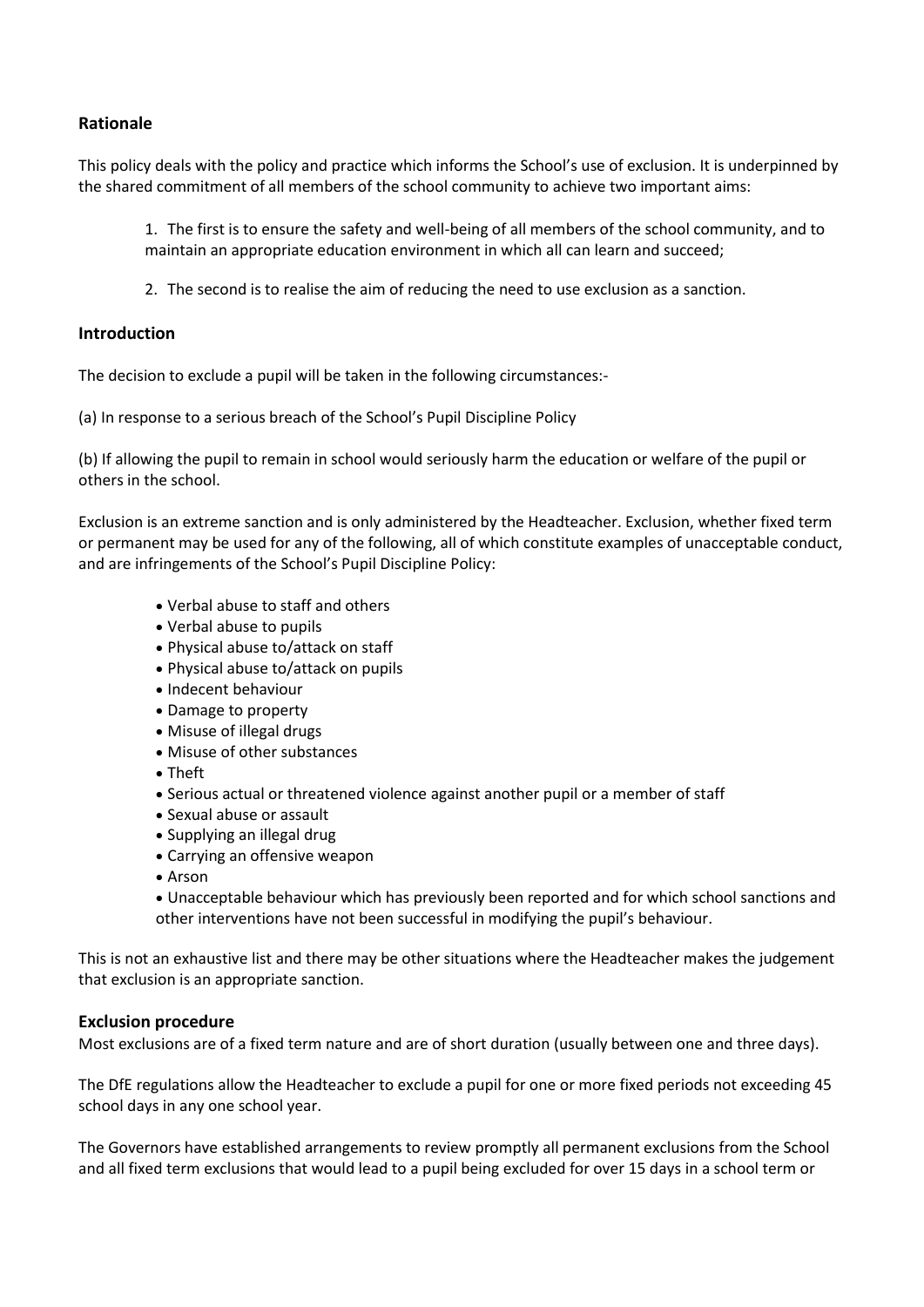missing a public examination.

The Governors have established arrangements to review fixed term exclusions which would lead to a pupil being excluded for over five days but not over 15 days in a school term where a parent has expressed a wish to make representations.

Following exclusion parents are contacted immediately where possible. A letter will be sent by post giving details of the exclusion and the date the exclusion ends. Parents have a right to make representations to the Governing Body as directed in the letter.

A return to school meeting will be held following the expiry of the fixed term exclusion and this will involve a member of the Senior Management Team and other staff where appropriate.

If the fixed term exclusion is greater than five days or an accumulation of exclusions exceed five days, a Pastoral Support Plan will be drawn up. This needs to be agreed with the school, pupil and parents.

During the course of a fixed term exclusion where the pupil is to be at home, parents are advised that the pupil is not allowed on the school premises, and that daytime supervision is their responsibility as parents/guardians.

#### **Permanent Exclusion**

The decision to exclude a pupil permanently is a serious one. There are two main types of situation in which permanent exclusion may be considered:

- 1. The first is a final, formal step in a concerted process for dealing with disciplinary offences following the use of a wide range of other strategies, which have been used without success. It is an acknowledgement all available strategies have been exhausted and is used as a last resort. This would include persistent and defiant misbehaviour including bullying (which would include racist or homophobic bullying) or repeated possession and/or use of an illegal drug on school premises.
- 2. The second is where there are exceptional circumstances and it is not appropriate to implement other strategies and where it could be appropriate to permanently exclude a pupil for a first or 'one off' offence. These might include:
	- Serious actual or threatened violence against another pupil or a member of staff
	- Sexual abuse or assault
	- Supplying an illegal drug
	- Carrying an Offensive Weapon (Offensive weapons are defined in the Prevention of Crime Act 193 as "any article made or adapted for causing injury to the person; or intended by the person having it with him for such use by him".
	- Arson

The school will consider police involvement for any of the above offences. These instances are not exhaustive but indicate the severity of such offences and the fact that such behaviour seriously affects the discipline and well-being of the school.

#### **General factors the school considers before making a decision to exclude**

Exclusion will not be imposed instantly unless there is an immediate threat to the safety of others in the school or the pupil concerned. Before deciding whether to exclude a pupil either permanently or for a fixed period the Head will: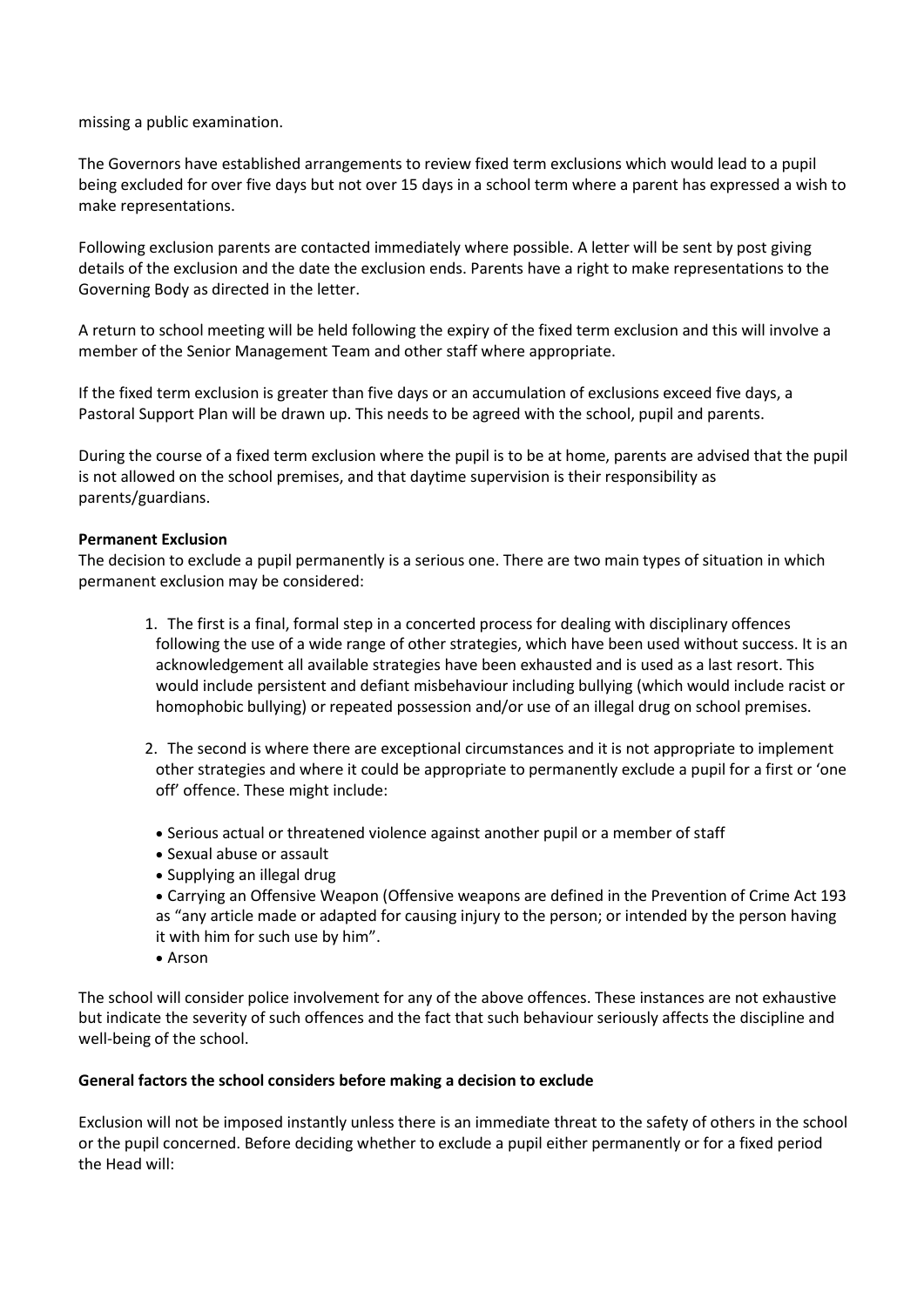- Ensure appropriate investigations have been carried out
- Consider all the evidence available to support the allegations taking into account the Pupil Discipline Policy, Equal Opportunity and Race Equality Policies
- Allow the pupil to give her/his version of events
- Check whether the incident may have been provoked for example by bullying or by racial or sexual harassment.

If the Head is satisfied that on the balance of probabilities the pupil did what he/she is alleged to have done, exclusion will be the outcome.

# **Rights of appeal**

You have the right to make written representations to the First Committee of the Governing Body about any exclusion. If the exclusion is for more than 5 days in any one term and less than 15 days you can ask to attend a meeting of the Committee when the exclusion will be considered.

If the exclusion is for more than 15 days in any one term then you will be invited to a meeting of the Governors First Committee where the exclusion(s) will be reviewed. The school will let you know the details. You can take a friend along to help you if you wish, you may provide written information to be circulated to the First Committee, and you must be allowed to ask questions and say what you think about the exclusion. You may also wish your child to give his or her side of the story to the Committee. You are entitled to receive a copy of any information circulated to the First Committee by the school.

If the exclusion is for a fixed period of 5 days or less (including any previous exclusions earlier in the term) the First Committee cannot direct the headteacher to re-admit your child before the end of the exclusion period. The Committee can, however, come to a view on whether or not the exclusion was appropriate.

For longer fixed period exclusions, the First Committee will either allow your child back in school or agree with the headteacher's decision. You must be told of the decision as soon as possible after the meeting and this should be confirmed in writing. This settles the matter if the exclusion is a fixed one. There is no further right of appeal.

If the exclusion is permanent, however, and the First Committee decides to agree with the headteacher's decision, the clerk to the meeting will write to inform you of the decision. You then have 15 school days to submit an appeal to an independent appeals panel. The excluding school will provide you with the contact and address details of where to lodge your appeal.

If you do not appeal with the 15 days the permanent exclusion will stand and cannot be changed.

# **GOOD PRACTICE PROCEDURES FOR A MEETING OF THE GOVERNING BODY TO REVIEW AN EXCLUSION**

# **Organising the Hearing**

The Clerk to the Committee of the Governing Body must organise a meeting between the **6th and 15th school day (50th school day for less than 16 days exclusion)** following the exclusion by the Head Teacher and they should try and organise the meetings so that it is convenient to all parties.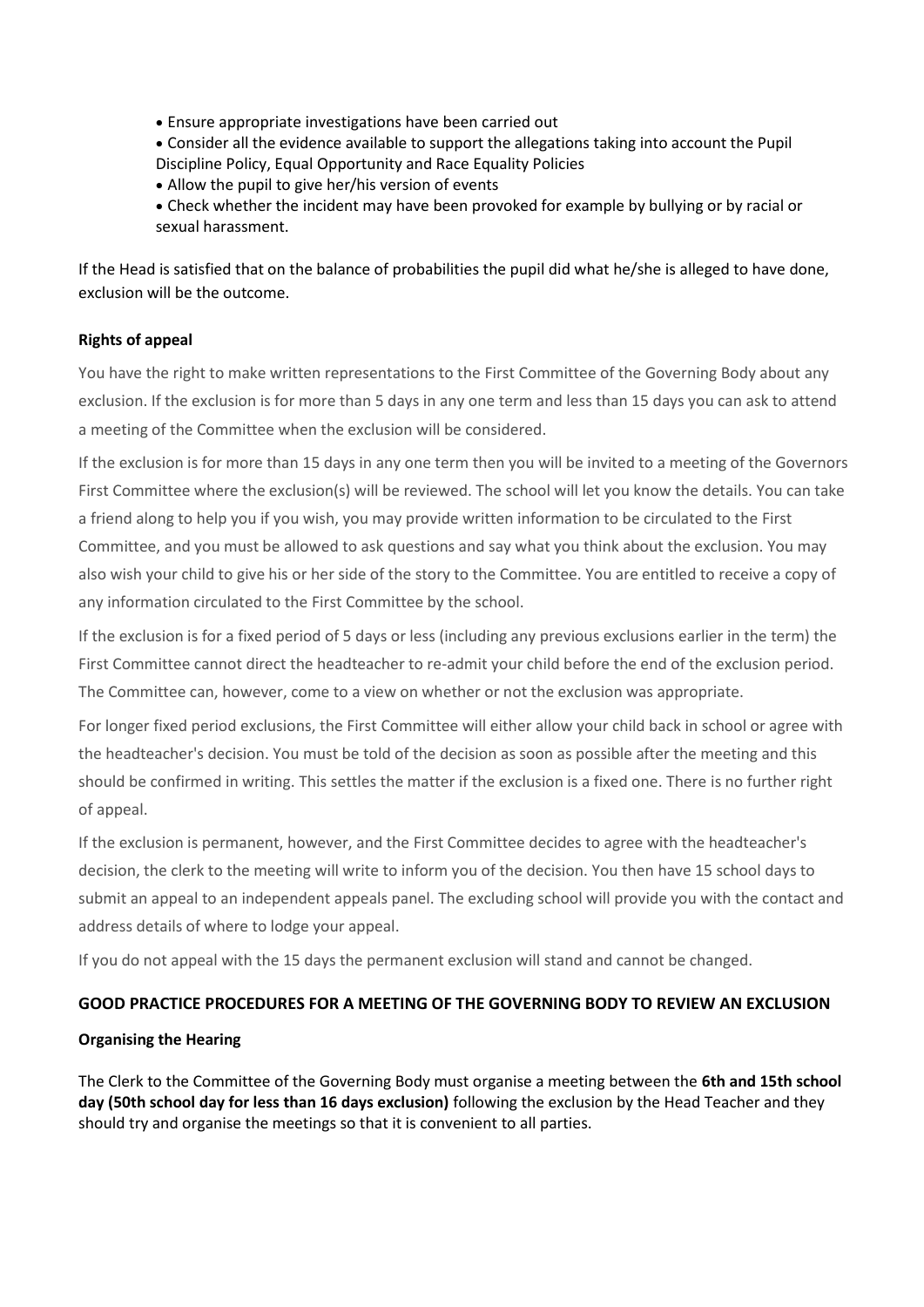Governing body meetings need now only automatically take place for permanent exclusions or fixed term exclusions over 15 school days in a term. Parents have a right to request a meeting for shorter fixed term exclusions.

**The Governing Body Committee should comprise either 3 or 5 members. In the interests of natural justice it should be obvious to the parents that the Head has not had contact with the Governors prior to the meeting and the Head should be invited to join the meeting at the same time as the parents.** 

Arrangements must be made to ensure that the hearing is **"as open as possible".** Parents and headteacher should receive any papers regarding the exclusion at least 5 days before the meeting and should be notified of their right of access to their child's school record.

Parents should be invited to state their case and to forward a written statement in advance of the meeting where applicable.

The Governors should appoint a Chair of the panel and ideally, the Clerk to the Committee of the Governors should be present to minute the meeting.

The panel may find it helpful to agree the following procedure before the meeting commences:

a) When to invite the family, their representatives where applicable and Head are to join the meeting and how parents are going to be informed of the outcome.

b) Chair welcomes and introduces everyone.

c) Chair outlines the purpose of the meeting and the procedures to be followed. The Chair should also explain how the decision will be reached.

- d) Chair invites Head to speak.
- e) Parents have an opportunity to question the Head.
- f) Governors have an opportunity to question the Head.
- g) Family invited to put the case on behalf of the pupil.
- h) Head has an opportunity to question the family.
- i) Governors have an opportunity to question the family.
- j) Opportunity for final comments from the Head.
- k) Opportunity for final comments from the family.
- l) Family and headteacher leave the meeting.
- m) Governors discuss and reach a decision.

#### **What the members of the Governing Body must consider in reaching their decision**

i) Was the pupil responsible for the action, which led to exclusion?

Has the Head Teacher demonstrated that every effort has been made to investigate the incident thoroughly and that the investigation demonstrates the pupil's involvement on a balance of probabilities?

Was the pupil allowed to give his/her version of events and was the incident provoked by racial/sexual harassment?

ii) Was this incident, in itself, serious enough to warrant exclusion?

iii) If this was part of a pattern of unacceptable behaviour, has the school used strategies such as: a) compilation of a pastoral support programme;